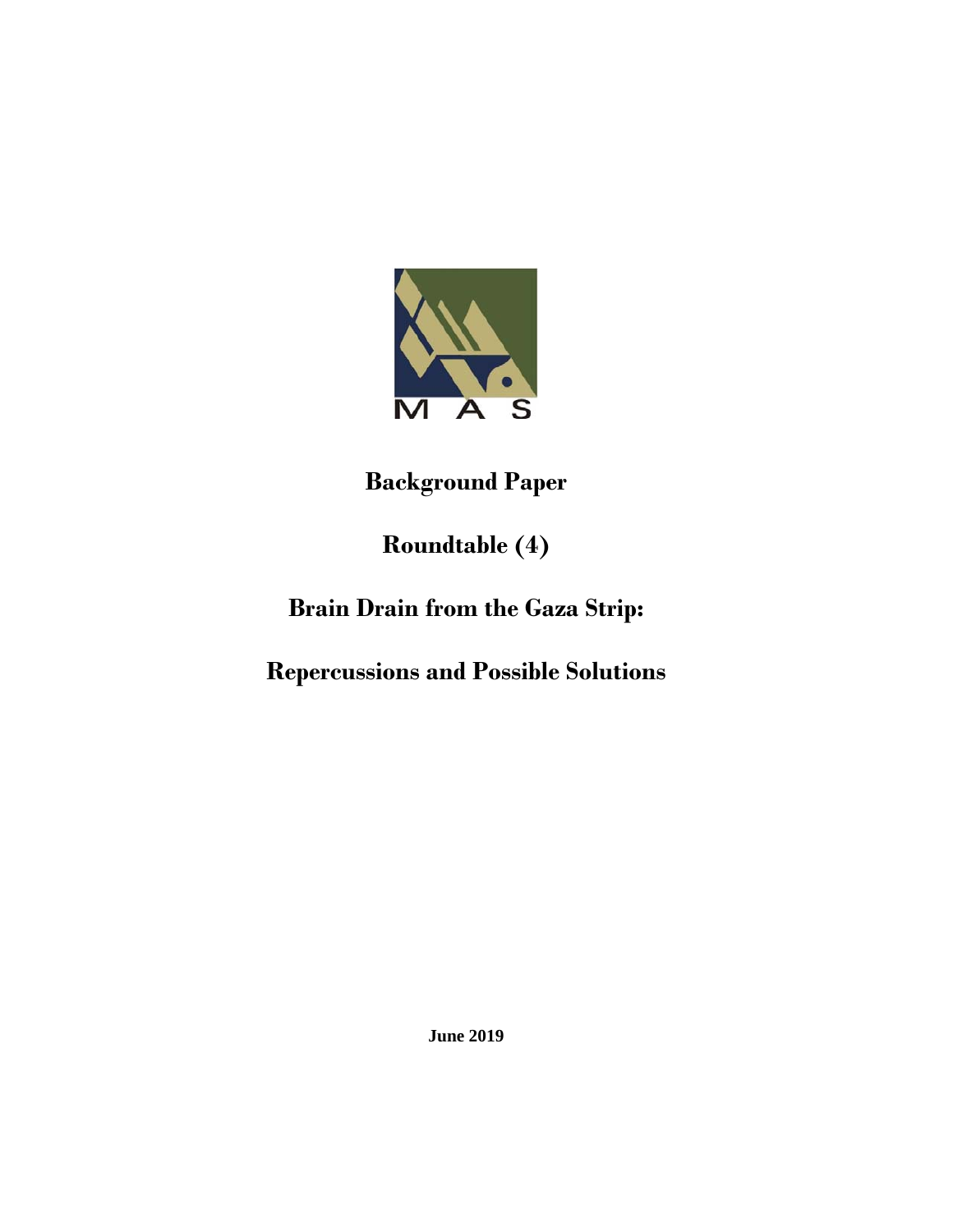Since the escalation of conflict in 2005, the Gaza Strip has suffered from a series of political and economic shocks that have aggravated adverse humanitarian and living conditions, which have reached unprecedented levels. According to the Palestinian Central Bureau of Statistics (PCBS), the unemployment rate there was 52% in 2018, with more than half of households below the poverty line. A UNRWA report<sup>1</sup> published in 2012 stated that living conditions in the Gaza Strip had by then already reached "disastrous levels" due to strains on access to basic services including electricity and potable water. The report concluded that by 2020, the Gaza Strip will not be fit for human habitation. The Israeli blockade and the continued Palestinian internal divide have further compounded the impact of these daunting challenges, which encouraged a large number of citizens to consider or attempt emigration as a way to end their suffering. At the end of 2018, Egyptian authorities opened the Rafah crossing point for several months. Seizing this opportunity, thousands of people emigrated abroad. This phenomenon, has entailed also a "brain drain", characterized by the permanent departure of a large number of highly-skilled people, including qualified graduates and postgraduates.

This paper provides an account of the evolution of the brain drain from the Gaza Strip, to serve as a basis for discussion in this MAS Roundtable session. The paper also examines the effects of the brain drain on Palestinian society, especially in the Gaza Strip, and attempts to propose appropriate remedies for dealing with this problem under the current blockade and internal divide. Because of the lack of detailed data on the demographic characteristics of migrants and the absence of validated studies about actual or expected repercussions, the discussion will largely depend on the expertise of the Gaza Strip discussants who will participate in the Roundtable on this issue.

In 2005, without any coordination with the Palestinian National Authority (PNA), Israeli forces withdrew from the Gaza Strip and dismantled the settlements there. In 2006, Hamas won the Palestinian legislative elections with a majority of seats and formed the tenth Palestinian government. These events contributed to the escalation of political tensions between the Hamas and Fatah factions, leading to internal division following the Hamas military takeover of the Gaza Strip in 2007. Since then, Israel imposed a blockade on the movement of people and goods to and from the Gaza Strip. Years before that, specifically after the outbreak of the second Intifada in 2000, Gaza Strip workers had been denied access to Israel's labor market, which today employs around 16% of the Palestinian labor force (wholly from the West Bank).<sup>2</sup> These conditions have significantly contributed to the deterioration of the economic situation in the Gaza Strip, contributing to the conditions of economic recession there. As such, the Gross Domestic Product (GDP) contracted, and the unemployment rate in the Gaza Strip steadily

<sup>1</sup> https://www.unrwa.org/newsroom/press-releases/gaza-2020-liveable-place

<sup>&</sup>lt;sup>2</sup> West Banker workers were also denied access to the Israeli market during the second Intifada, however, with the end of the Intifada restrictions were lifted gradually.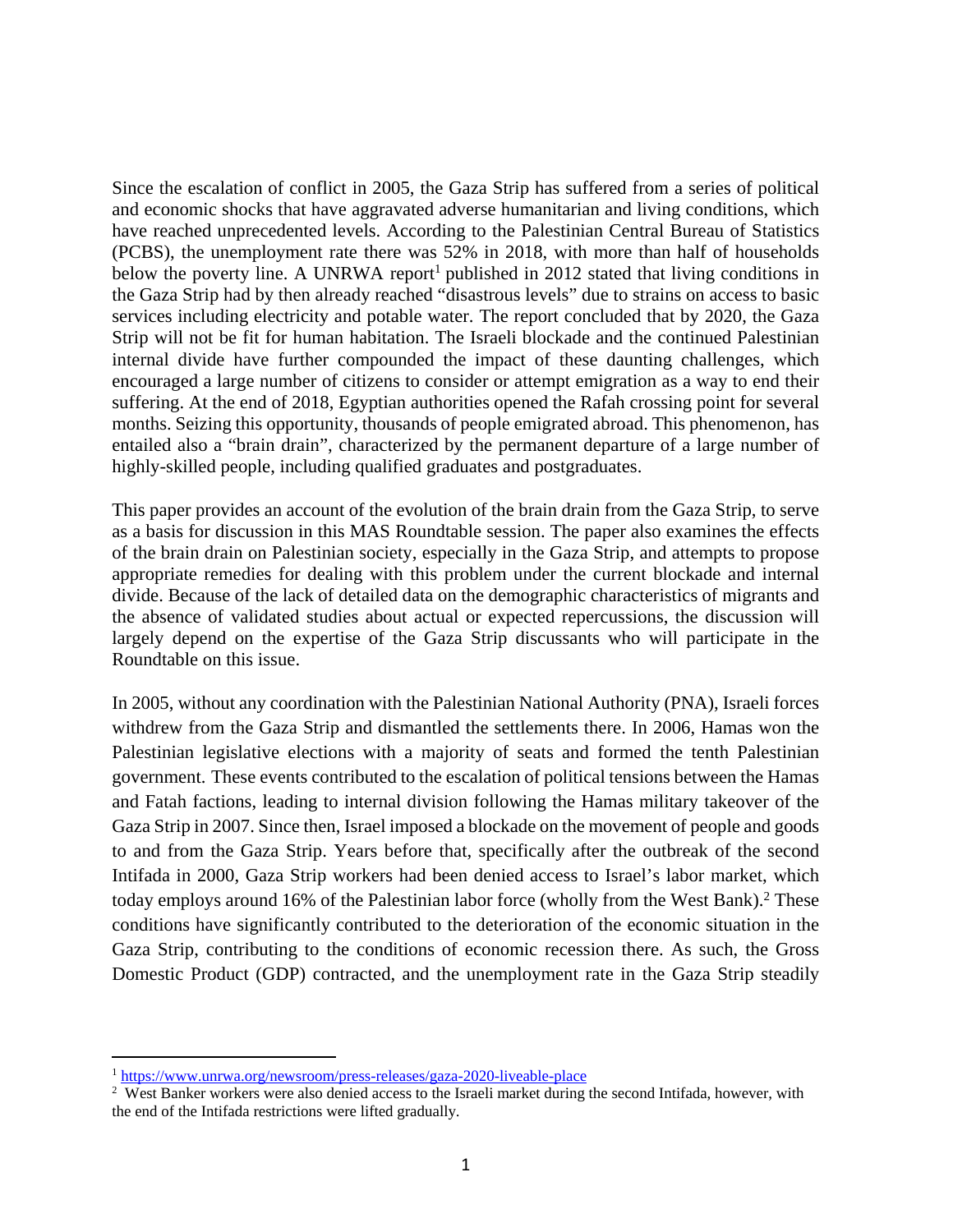increased, while that of the West Bank remained static at around 18% (see Figure 1 and2 in the Annex).

Later in 2008, Israel launched the first of three invasions of the Gaza Strip (2008, 2012, and 2014). These invasions left Gaza's economic infrastructure in ruins: thousands of economic facilities and enterprises wrecked, agricultural lands destroyed, thousands of homes demolished, and tens of thousands of civilians killed or wounded. Furthermore, the invasions and the tight Israeli siege of the Strip wrought havoc to essential service facilities, especially electricity grid networks. In 2014, Egyptian authorities closed underground tunnels used for smuggling goods from Egyptian markets, which had partially and temporarily helped mitigate the Israeli siege, albeit with attendant distortions to markets. These shocks, in addition to the persistent internal division, have exacerbated the deteriorating economic and humanitarian conditions.

These conditions have prompted a broad segment of citizens to consider migrating abroad to flee this hardship. According to the PCBS's Palestinian Youth Survey 2015, the percentage of youth wishing to emigrate reached 37% in the Gaza Strip and 15% in the West Bank. A recent survey conducted by Al-Aqsa University in March-April 2019, shows that 51% of citizens aged 18 and above were ready to migrate, had they been given the opportunity to do so. The main driver was the economic factor, as reported by 83% of the surveyed sample.

It was only recently since November 2017 that the migration flux of Gazans began to garner attention, upon the reopening of the Rafah crossing point by Egyptian authorities and resumption of operation of the border for passage of people after years of closure and restricted movement. Over the past decade, the Rafah crossing point was opened selectively and exceptionally. In that period, the crossing point was the only point of entry and exit accessible to Gazans, and were accessible only for humanitarian cases or through special permits, and on a small-scale basis. The border's opening enabled thousands of citizens to leave the Gaza Strip and to many, it represented a one-time chance to seek better opportunities abroad.

There is no official data about the number of migrants or departures, yet based on statements from the United Nations relief organizations, about 61 thousand citizens left the Gaza Strip in 2018, while some 37 thousand returned. 3 Moreover, there is no official data about the demographic characteristics or the type of occupations held by those who left and did not return. However, local news reports state that a number of well-qualified and educated Palestinians, holding different disciplinary degrees, left the Gaza Strip, most of whom were working in the health sector and were highly-needed specialists, as well as in the educational and business sectors.<sup>4</sup> Unlike the vast majority of the Gazan population, this group of the population were

 <sup>3</sup> https://www.haaretz.com/middle-east-news/palestinians/.premium-35-000-palestinians-left-gaza-in-2018 hamas-blocking-doctors-from-leaving-1.7254747

<sup>4</sup> https://www.ynetnews.com/articles/0,7340,L-5446415,00.htm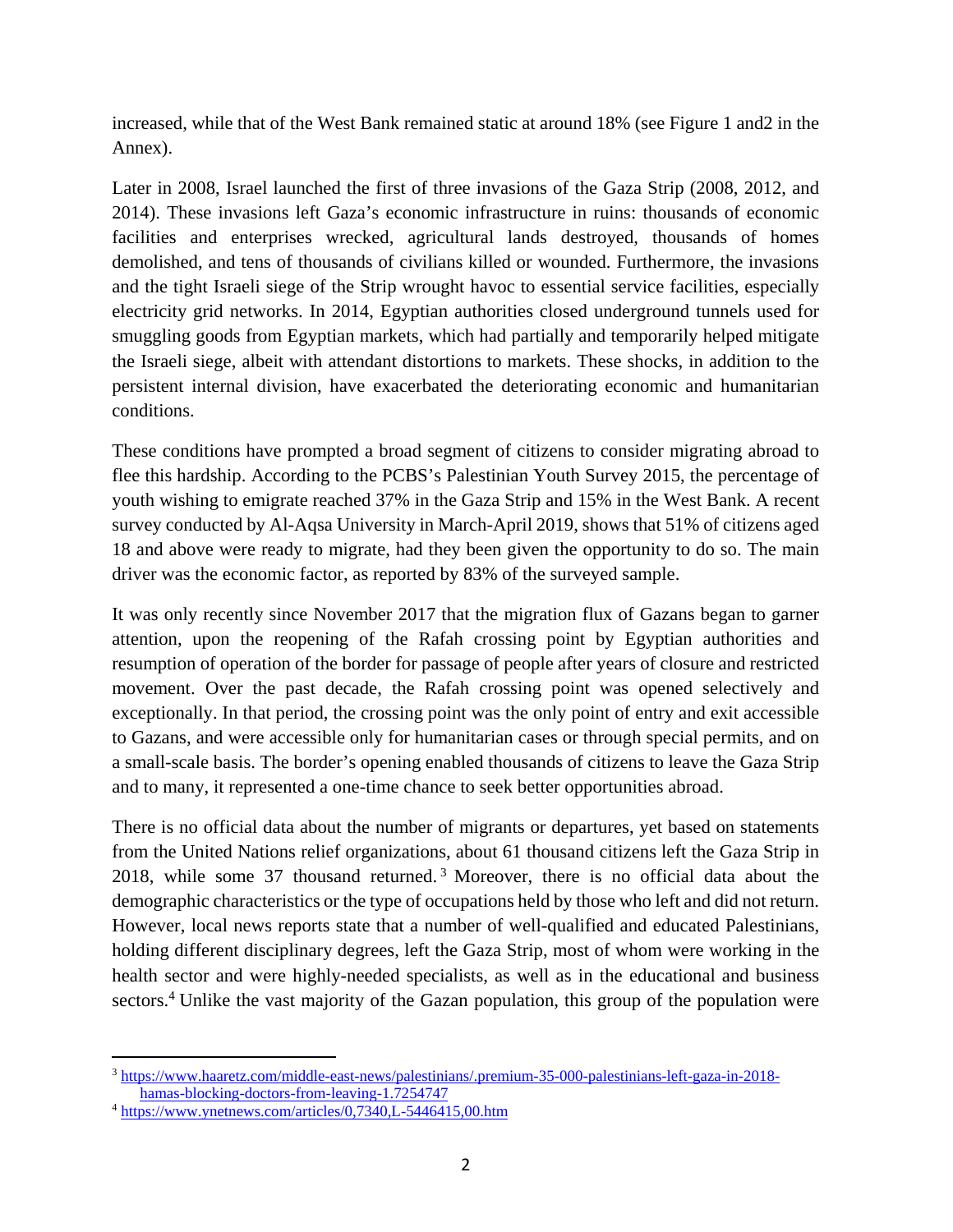financially capable of sustaining the costs related to traveling to Turkey and Western European countries in search of better lives.

The catastrophic circumstances in the Gaza Strip may accelerate the pace of brain drain in the future if a window of opportunity opens. This issue poses numerous challenges, especially regarding the shortage of skilled workers, which leads to a deficient provision of basic services in various sectors, including the health, education, and business sectors.

Subsequent to this brief presentation on the main drivers of brain drain, the following two questions are raised to initiate discussion among speakers and participants in the round-table session:

- 1) Does the brain drain phenomenon have any impact on the economic and humanitarian conditions in the Gaza Strip? How?
- 2)
- 1. 2)What policies are needed for addressing this issue considering the continuing Israeli blockade?